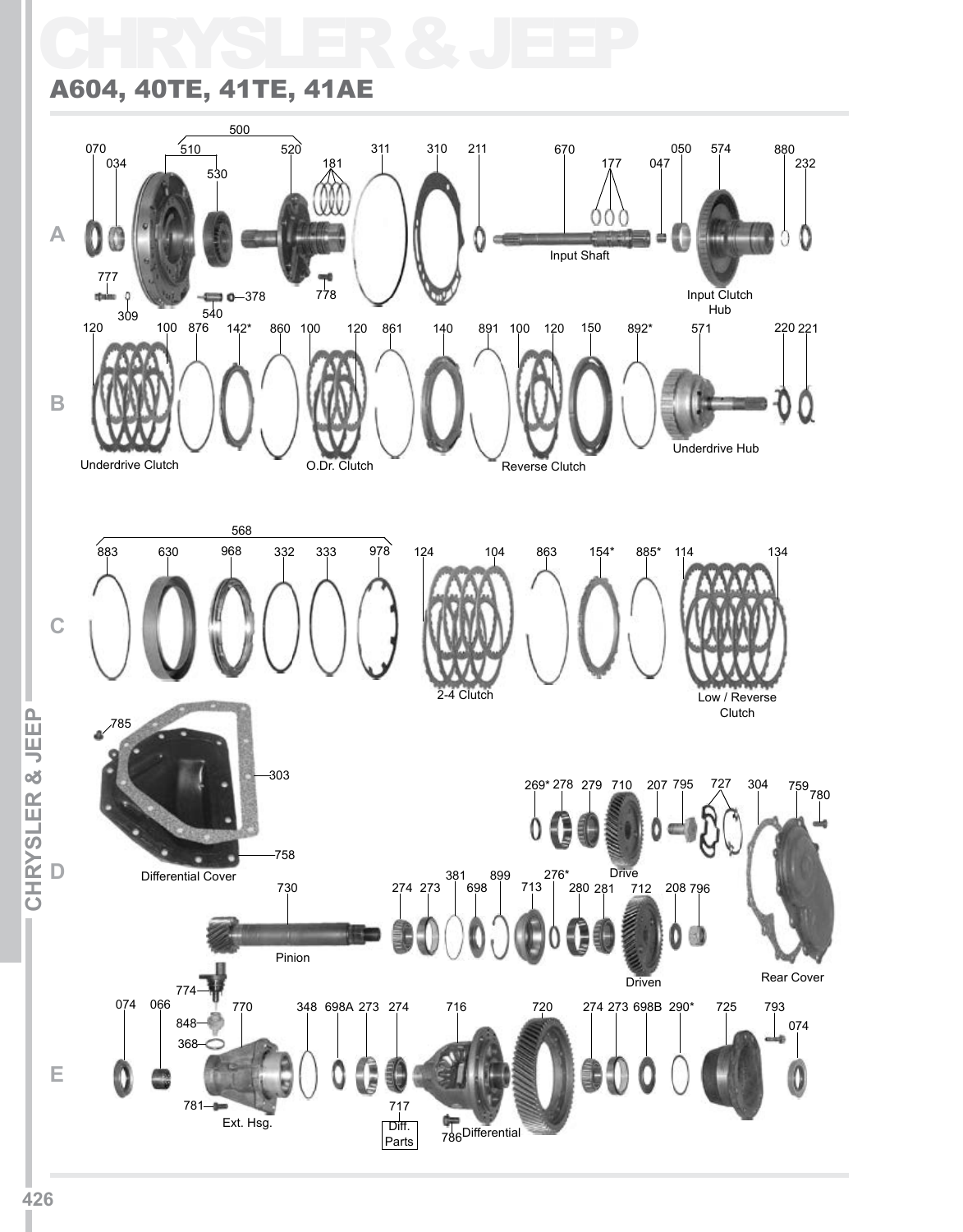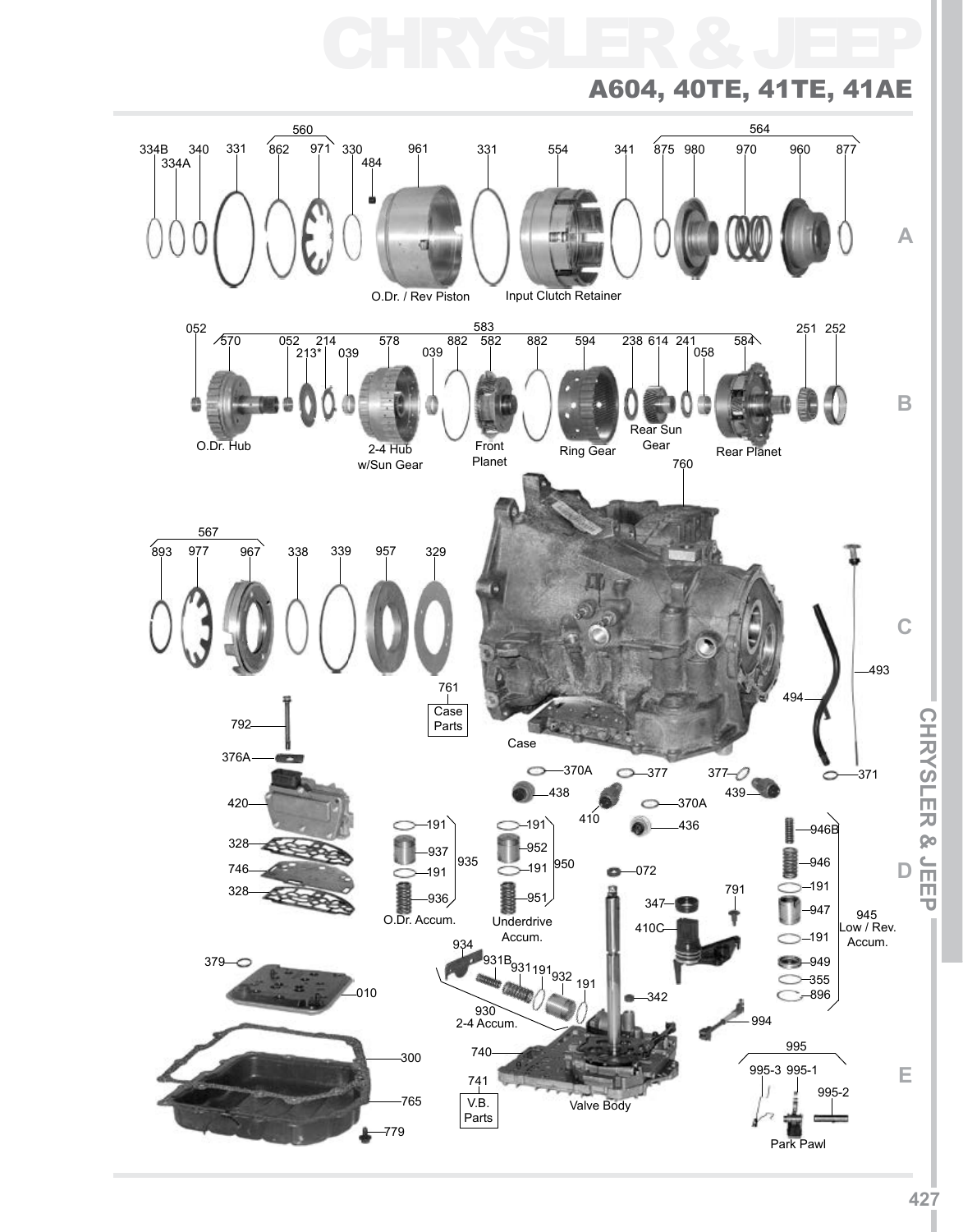|      |              | A604, 40TE, 41TE, 41AE                 |     |       |
|------|--------------|----------------------------------------|-----|-------|
|      | ILL# Part#   |                                        | QTY | REF#  |
|      |              | <b>OVERHAUL KITS &amp; PISTON KITS</b> |     |       |
|      |              |                                        |     |       |
|      |              |                                        |     |       |
|      |              |                                        |     |       |
|      |              |                                        |     |       |
|      |              |                                        |     |       |
|      |              |                                        |     |       |
|      |              | <b>MASTER L/STEEL KITS</b>             |     |       |
|      |              |                                        |     |       |
|      |              |                                        |     |       |
|      |              |                                        |     |       |
|      |              |                                        |     |       |
|      |              |                                        |     |       |
|      |              | <b>MASTER W/STEELS KITS</b>            |     |       |
|      |              |                                        |     |       |
|      |              |                                        |     |       |
|      |              |                                        |     |       |
|      |              |                                        |     |       |
|      |              | <b>FILTERS</b>                         |     |       |
|      |              |                                        |     |       |
|      |              |                                        |     |       |
|      |              | <b>MISCELLANEOUS FILTERS</b>           |     |       |
|      |              |                                        |     |       |
|      |              |                                        |     |       |
|      |              |                                        |     |       |
|      |              |                                        |     |       |
|      |              |                                        |     |       |
|      |              | <b>BUSHINGS</b>                        |     |       |
|      |              |                                        |     |       |
|      |              |                                        |     |       |
| 034. | 12502A.<br>. | Bushing, A604 Pump Body (Bronze)       |     | . TBA |
|      |              |                                        |     |       |
|      |              |                                        |     |       |
|      |              |                                        |     |       |
|      |              |                                        |     |       |
|      |              |                                        |     |       |
|      |              |                                        |     |       |
|      |              |                                        |     |       |
|      |              |                                        |     |       |
|      |              |                                        |     |       |
|      |              |                                        |     |       |
|      |              |                                        |     |       |
|      |              |                                        |     |       |
|      |              |                                        |     |       |
|      |              | <b>METAL CLAD SEALS</b>                |     |       |
|      |              |                                        |     |       |
|      |              |                                        |     |       |
|      |              |                                        |     |       |
|      |              |                                        |     |       |
|      |              |                                        |     |       |
|      |              |                                        |     |       |
|      |              | <b>FRICTIONS</b>                       |     |       |
|      |              |                                        |     |       |
|      |              |                                        |     |       |
|      |              |                                        |     |       |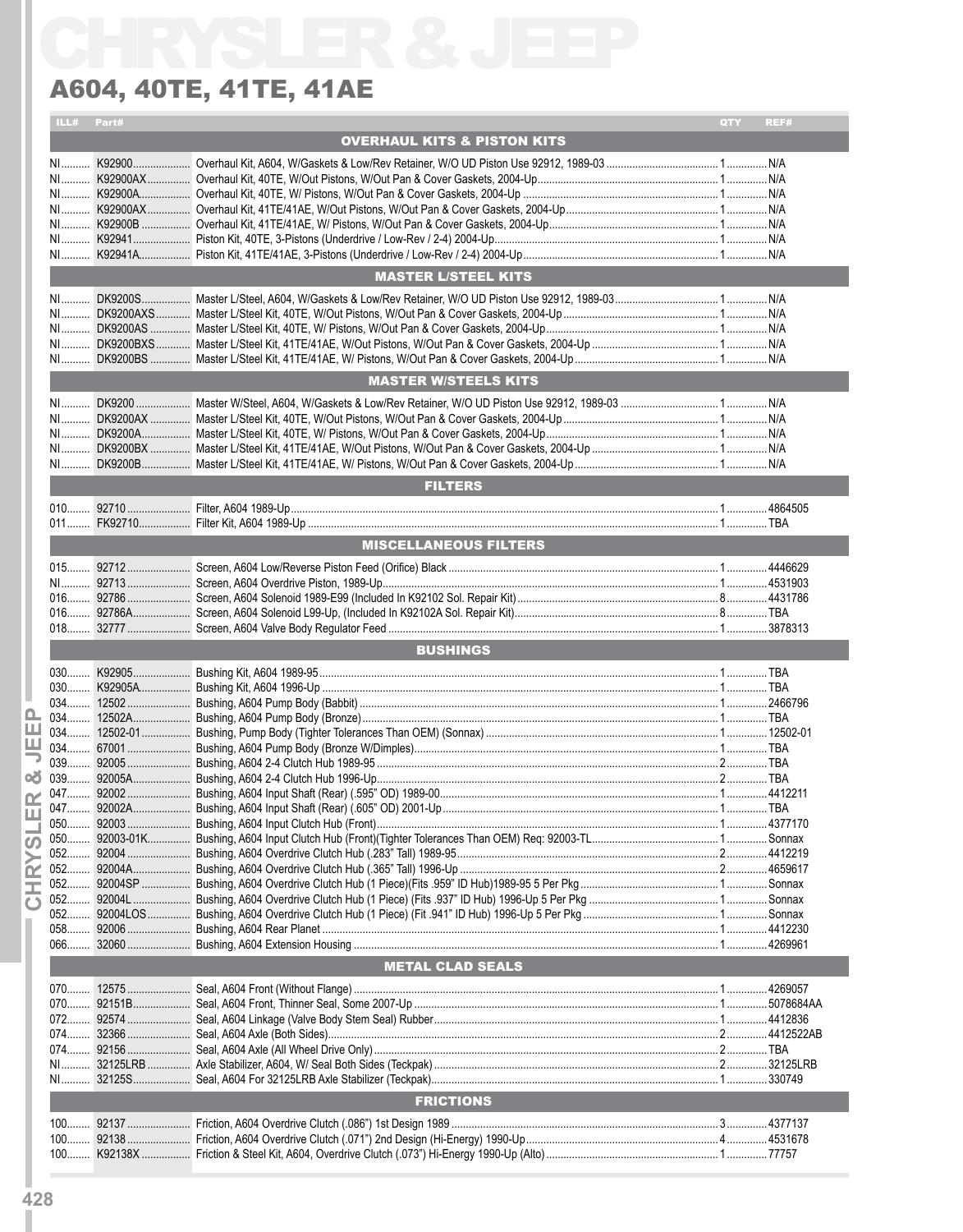| ILL# Part# |                               | <b>QTY</b> | REF# |
|------------|-------------------------------|------------|------|
|            |                               |            |      |
|            |                               |            |      |
|            |                               |            |      |
|            |                               |            |      |
|            |                               |            |      |
|            | <b>STEELS</b>                 |            |      |
|            |                               |            |      |
|            |                               |            |      |
|            |                               |            |      |
|            |                               |            |      |
|            |                               |            |      |
|            |                               |            |      |
|            |                               |            |      |
|            | <b>PRESSURE PLATES</b>        |            |      |
|            |                               |            |      |
|            |                               |            |      |
|            |                               |            |      |
|            |                               |            |      |
|            |                               |            |      |
|            |                               |            |      |
|            |                               |            |      |
|            |                               |            |      |
|            |                               |            |      |
|            |                               |            |      |
|            |                               |            |      |
|            |                               |            |      |
|            |                               |            |      |
|            |                               |            |      |
|            |                               |            |      |
|            |                               |            |      |
|            |                               |            |      |
|            |                               |            |      |
|            |                               |            |      |
|            |                               |            |      |
|            |                               |            |      |
|            |                               |            |      |
|            |                               |            |      |
|            |                               |            |      |
|            |                               |            |      |
|            |                               |            |      |
|            |                               |            |      |
|            |                               |            |      |
|            | <b>VALVE BODY KITS</b>        |            |      |
|            |                               |            |      |
| $167$      |                               |            |      |
|            | <b>SEALING RINGS</b>          |            |      |
| $175$      |                               |            |      |
|            |                               |            |      |
|            |                               |            |      |
|            |                               |            |      |
|            |                               |            |      |
|            |                               |            |      |
|            |                               |            |      |
|            |                               |            |      |
|            |                               |            |      |
|            |                               |            |      |
|            |                               |            |      |
|            | <b>WASHERS &amp; BEARINGS</b> |            |      |
|            |                               |            |      |
|            |                               |            |      |
|            |                               |            |      |
|            |                               |            |      |
|            |                               |            |      |
|            |                               |            |      |
|            |                               |            |      |
|            |                               |            |      |
|            |                               |            |      |
|            |                               |            |      |
|            |                               |            |      |
|            |                               |            |      |
| $213$      |                               |            |      |
|            |                               |            |      |
|            |                               |            |      |
|            |                               |            |      |
|            |                               |            |      |
|            |                               |            |      |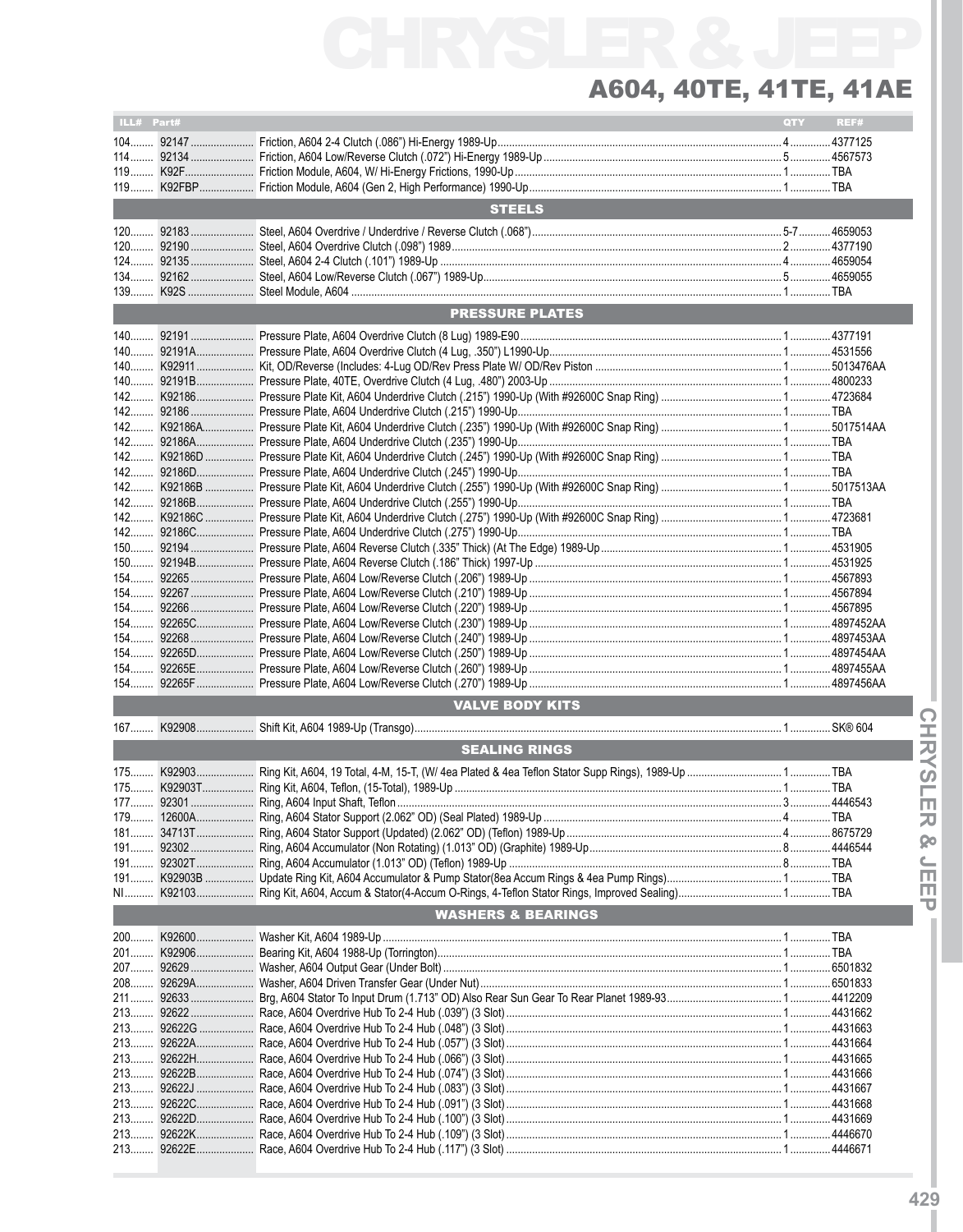| ILL#         | Part# |                                        | <b>QTY</b> | REF# |
|--------------|-------|----------------------------------------|------------|------|
|              |       |                                        |            |      |
|              |       |                                        |            |      |
|              |       |                                        |            |      |
|              |       |                                        |            |      |
|              |       |                                        |            |      |
|              |       |                                        |            |      |
|              |       |                                        |            |      |
|              |       |                                        |            |      |
|              |       |                                        |            |      |
|              |       |                                        |            |      |
|              |       |                                        |            |      |
|              |       |                                        |            |      |
|              |       |                                        |            |      |
|              |       |                                        |            |      |
|              |       |                                        |            |      |
|              |       |                                        |            |      |
|              |       |                                        |            |      |
|              |       |                                        |            |      |
|              |       |                                        |            |      |
|              |       |                                        |            |      |
|              |       |                                        |            |      |
|              |       |                                        |            |      |
|              |       |                                        |            |      |
|              |       |                                        |            |      |
|              |       |                                        |            |      |
|              |       |                                        |            |      |
|              |       |                                        |            |      |
|              |       |                                        |            |      |
|              |       |                                        |            |      |
|              |       |                                        |            |      |
|              |       |                                        |            |      |
|              |       |                                        |            |      |
|              |       |                                        |            |      |
|              |       |                                        |            |      |
|              |       |                                        |            |      |
|              |       |                                        |            |      |
|              |       |                                        |            |      |
|              |       |                                        |            |      |
|              |       |                                        |            |      |
|              |       | <b>GASKETS &amp; RUBBER COMPONENTS</b> |            |      |
|              |       |                                        |            |      |
|              |       |                                        |            |      |
|              |       |                                        |            |      |
|              |       |                                        |            |      |
| $311$        |       |                                        |            |      |
| $328$        |       |                                        |            |      |
|              |       |                                        |            |      |
|              |       |                                        |            |      |
|              |       |                                        |            |      |
| $330$        |       |                                        |            |      |
|              |       |                                        |            |      |
|              |       |                                        |            |      |
|              |       |                                        |            |      |
|              |       |                                        |            |      |
| 334<br>$334$ |       |                                        |            |      |
|              |       |                                        |            |      |
|              |       |                                        |            |      |
|              |       |                                        |            |      |
| 340          |       |                                        |            |      |
| $341$        |       |                                        |            |      |
|              |       |                                        |            |      |
|              |       |                                        |            |      |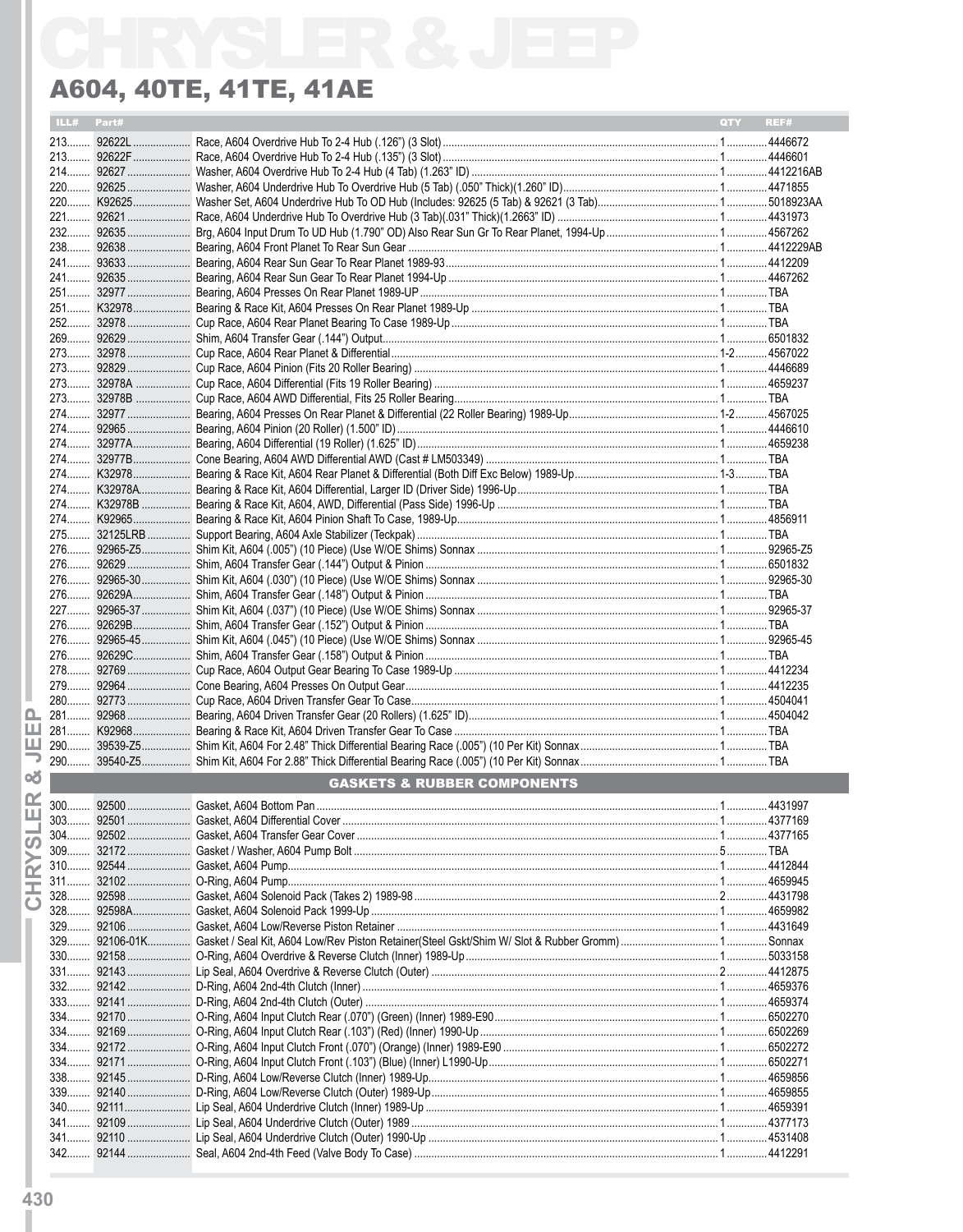| ILL# Part# |                                                  | <b>QTY</b> | REF# |
|------------|--------------------------------------------------|------------|------|
|            |                                                  |            |      |
|            |                                                  |            |      |
|            |                                                  |            |      |
|            |                                                  |            |      |
|            |                                                  |            |      |
|            |                                                  |            |      |
|            |                                                  |            |      |
|            |                                                  |            |      |
|            |                                                  |            |      |
|            |                                                  |            |      |
|            |                                                  |            |      |
|            |                                                  |            |      |
|            |                                                  |            |      |
|            | <b>TECHNICAL MANUALS</b>                         |            |      |
|            |                                                  |            |      |
| $400$      |                                                  |            |      |
| $400$      |                                                  |            |      |
| 407        |                                                  |            |      |
|            | <b>ELECTRICAL COMPONENTS</b>                     |            |      |
|            |                                                  |            |      |
| 410        |                                                  |            |      |
|            |                                                  |            |      |
|            |                                                  |            |      |
|            |                                                  |            |      |
|            |                                                  |            |      |
|            |                                                  |            |      |
|            |                                                  |            |      |
|            |                                                  |            |      |
|            |                                                  |            |      |
|            |                                                  |            |      |
|            |                                                  |            |      |
|            |                                                  |            |      |
|            |                                                  |            |      |
|            |                                                  |            |      |
| 439        |                                                  |            |      |
| 445        |                                                  |            |      |
|            |                                                  |            |      |
|            |                                                  |            |      |
|            | <b>MISCELLANEOUS COMPONENTS</b>                  |            |      |
|            |                                                  |            |      |
|            |                                                  |            |      |
|            | <b>PUMPS &amp; PUMP COMPONENTS</b>               |            |      |
| $500$      |                                                  |            |      |
| 500        |                                                  |            |      |
|            |                                                  |            |      |
|            |                                                  |            |      |
|            |                                                  |            |      |
|            |                                                  |            |      |
|            |                                                  |            |      |
|            |                                                  |            |      |
|            |                                                  |            |      |
|            |                                                  |            |      |
|            |                                                  |            |      |
|            |                                                  |            |      |
|            |                                                  |            |      |
| 540        |                                                  |            |      |
|            |                                                  |            |      |
|            | <b>DRUMS, CLUTCH HUBS &amp; DRUM PISTON KITS</b> |            |      |
| 554        |                                                  |            |      |
| 554        |                                                  |            |      |
| 554        |                                                  |            |      |
| 554        |                                                  |            |      |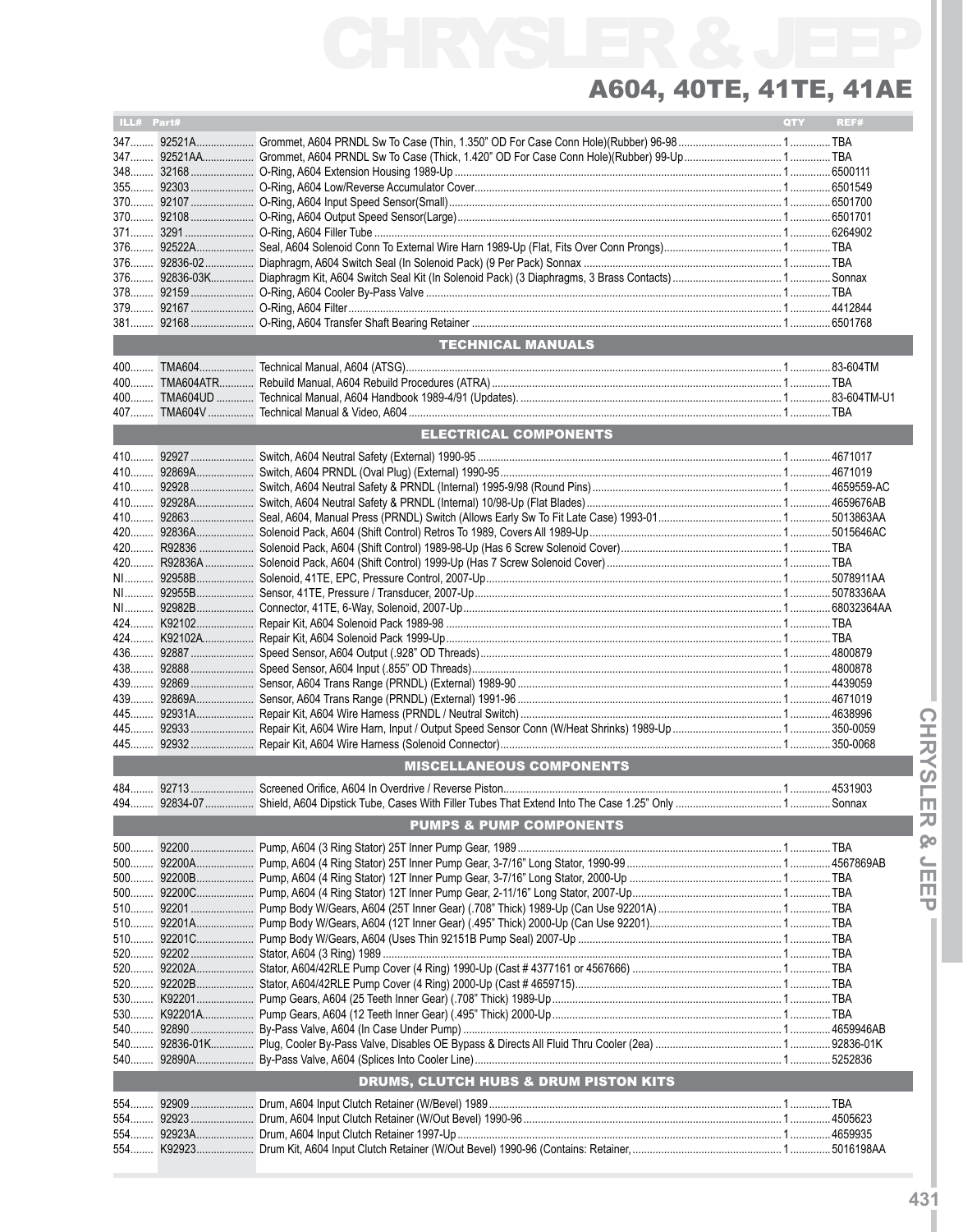|            | A604, 40TE, 41TE, 41AE                             |     |      |
|------------|----------------------------------------------------|-----|------|
| ILL# Part# |                                                    | QTY | REF# |
|            |                                                    |     |      |
|            |                                                    |     |      |
|            |                                                    |     |      |
|            |                                                    |     |      |
|            |                                                    |     |      |
|            |                                                    |     |      |
|            |                                                    |     |      |
|            |                                                    |     |      |
|            |                                                    |     |      |
|            |                                                    |     |      |
|            |                                                    |     |      |
|            |                                                    |     |      |
|            |                                                    |     |      |
|            |                                                    |     |      |
|            |                                                    |     |      |
|            |                                                    |     |      |
|            | <b>PLANETS, RING GEARS &amp; SUN GEARS</b>         |     |      |
|            |                                                    |     |      |
|            |                                                    |     |      |
|            |                                                    |     |      |
|            |                                                    |     |      |
|            |                                                    |     |      |
|            |                                                    |     |      |
|            |                                                    |     |      |
|            |                                                    |     |      |
|            |                                                    |     |      |
|            |                                                    |     |      |
|            |                                                    |     |      |
|            |                                                    |     |      |
|            | PISTON RETAINERS, SHAFTS & DIFFERENTIAL COMPONENTS |     |      |
|            |                                                    |     |      |
|            |                                                    |     |      |
|            |                                                    |     |      |
|            |                                                    |     |      |
|            |                                                    |     |      |
|            |                                                    |     |      |
|            |                                                    |     |      |
|            |                                                    |     |      |
|            |                                                    |     |      |
|            |                                                    |     |      |
|            |                                                    |     |      |
|            |                                                    |     |      |
|            |                                                    |     |      |
|            |                                                    |     |      |
|            |                                                    |     |      |
|            |                                                    |     |      |
|            |                                                    |     |      |
|            |                                                    |     |      |
|            |                                                    |     |      |
|            |                                                    |     |      |
|            |                                                    |     |      |
|            |                                                    |     |      |
|            |                                                    |     |      |
|            |                                                    |     |      |
|            |                                                    |     |      |
|            |                                                    |     |      |
|            |                                                    |     |      |
|            |                                                    |     |      |
|            |                                                    |     |      |
|            |                                                    |     |      |
|            |                                                    |     |      |
|            |                                                    |     |      |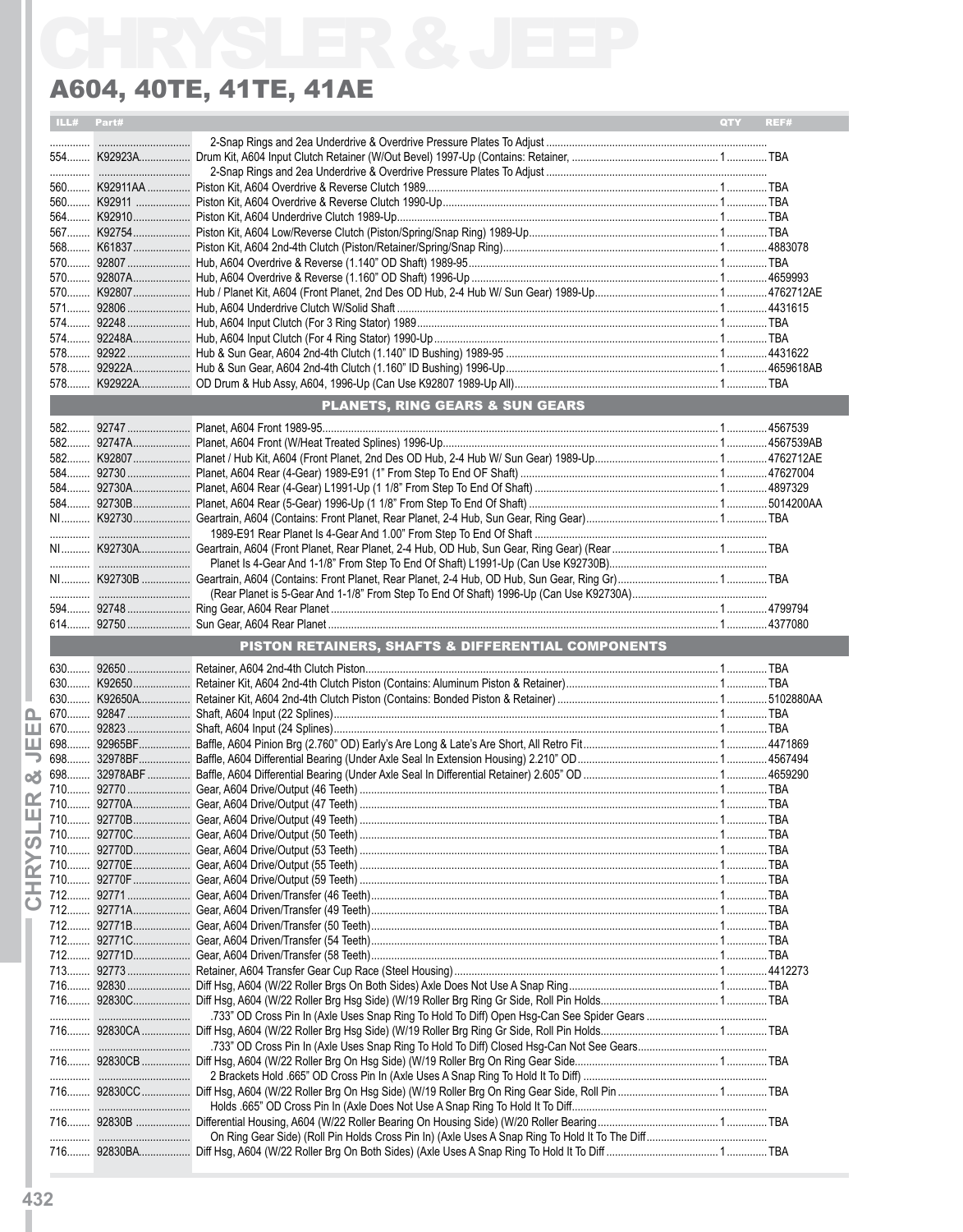| ILL# Part#                   |  |                                                            | <b>QTY</b> | REF# |  |  |
|------------------------------|--|------------------------------------------------------------|------------|------|--|--|
|                              |  |                                                            |            |      |  |  |
|                              |  |                                                            |            |      |  |  |
|                              |  |                                                            |            |      |  |  |
|                              |  |                                                            |            |      |  |  |
|                              |  |                                                            |            |      |  |  |
|                              |  |                                                            |            |      |  |  |
|                              |  |                                                            |            |      |  |  |
|                              |  |                                                            |            |      |  |  |
|                              |  |                                                            |            |      |  |  |
|                              |  |                                                            |            |      |  |  |
|                              |  |                                                            |            |      |  |  |
|                              |  |                                                            |            |      |  |  |
|                              |  |                                                            |            |      |  |  |
|                              |  |                                                            |            |      |  |  |
|                              |  |                                                            |            |      |  |  |
|                              |  |                                                            |            |      |  |  |
|                              |  |                                                            |            |      |  |  |
|                              |  |                                                            |            |      |  |  |
|                              |  |                                                            |            |      |  |  |
|                              |  |                                                            |            |      |  |  |
|                              |  |                                                            |            |      |  |  |
|                              |  |                                                            |            |      |  |  |
|                              |  |                                                            |            |      |  |  |
| 730                          |  |                                                            |            |      |  |  |
|                              |  |                                                            |            |      |  |  |
|                              |  |                                                            |            |      |  |  |
|                              |  |                                                            |            |      |  |  |
|                              |  | <b>VALVE BODIES (DACCO VB#)</b>                            |            |      |  |  |
|                              |  |                                                            |            |      |  |  |
|                              |  |                                                            |            |      |  |  |
|                              |  |                                                            |            |      |  |  |
|                              |  |                                                            |            |      |  |  |
|                              |  | <b>VALVE BODIES</b>                                        |            |      |  |  |
|                              |  |                                                            |            |      |  |  |
|                              |  |                                                            |            |      |  |  |
|                              |  |                                                            |            |      |  |  |
|                              |  |                                                            |            |      |  |  |
|                              |  |                                                            |            |      |  |  |
|                              |  |                                                            |            |      |  |  |
|                              |  |                                                            |            |      |  |  |
|                              |  |                                                            |            |      |  |  |
|                              |  |                                                            |            |      |  |  |
|                              |  |                                                            |            |      |  |  |
|                              |  |                                                            |            |      |  |  |
|                              |  |                                                            |            |      |  |  |
|                              |  |                                                            |            |      |  |  |
| <b>VALVE BODY COMPONENTS</b> |  |                                                            |            |      |  |  |
|                              |  |                                                            |            |      |  |  |
|                              |  |                                                            |            |      |  |  |
|                              |  |                                                            |            |      |  |  |
|                              |  |                                                            |            |      |  |  |
|                              |  |                                                            |            |      |  |  |
|                              |  |                                                            |            |      |  |  |
|                              |  |                                                            |            |      |  |  |
|                              |  |                                                            |            |      |  |  |
|                              |  |                                                            |            |      |  |  |
|                              |  | <b>COVERS, CASES, CASE COMPONENTS, PANS &amp; HOUSINGS</b> |            |      |  |  |
|                              |  |                                                            |            |      |  |  |
|                              |  |                                                            |            |      |  |  |
|                              |  |                                                            |            |      |  |  |
|                              |  |                                                            |            |      |  |  |
|                              |  |                                                            |            |      |  |  |
|                              |  |                                                            |            |      |  |  |
|                              |  |                                                            |            |      |  |  |
|                              |  |                                                            |            |      |  |  |
|                              |  |                                                            |            |      |  |  |
|                              |  |                                                            |            |      |  |  |
|                              |  |                                                            |            |      |  |  |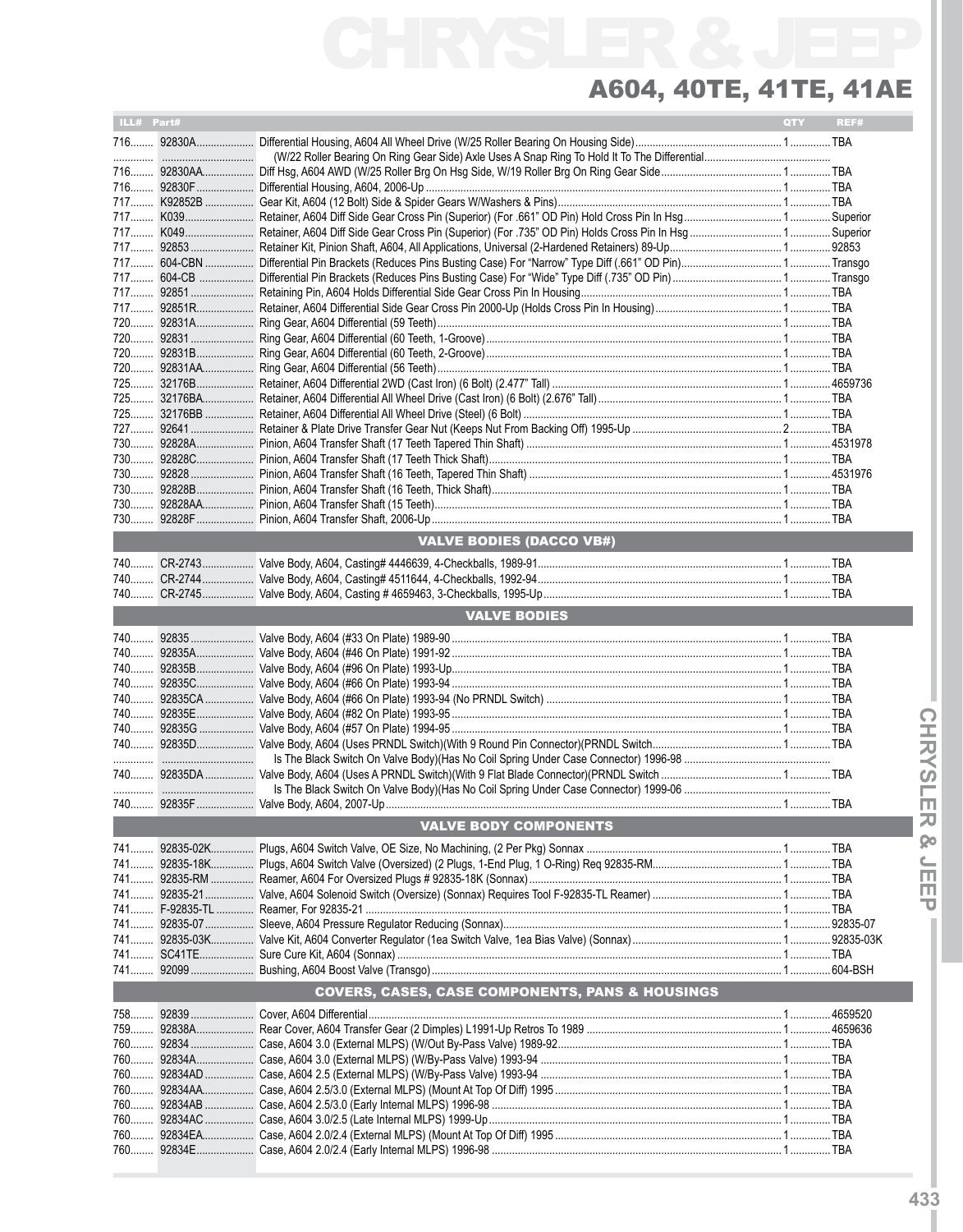| ILL# Part#<br><b>OTY</b><br><b>SNAP RINGS, PISTONS, SPRINGS &amp; MISCELLANEOUS</b><br>892 | REF# |
|--------------------------------------------------------------------------------------------|------|
|                                                                                            |      |
|                                                                                            |      |
|                                                                                            |      |
|                                                                                            |      |
|                                                                                            |      |
|                                                                                            |      |
|                                                                                            |      |
|                                                                                            |      |
|                                                                                            |      |
|                                                                                            |      |
|                                                                                            |      |
|                                                                                            |      |
|                                                                                            |      |
|                                                                                            |      |
|                                                                                            |      |
|                                                                                            |      |
|                                                                                            |      |
|                                                                                            |      |
|                                                                                            |      |
|                                                                                            |      |
|                                                                                            |      |
|                                                                                            |      |
|                                                                                            |      |
|                                                                                            |      |
|                                                                                            |      |
|                                                                                            |      |
|                                                                                            |      |
|                                                                                            |      |
|                                                                                            |      |
|                                                                                            |      |
|                                                                                            |      |
|                                                                                            |      |
|                                                                                            |      |
|                                                                                            |      |
|                                                                                            |      |
|                                                                                            |      |
|                                                                                            |      |
|                                                                                            |      |
|                                                                                            |      |
|                                                                                            |      |
|                                                                                            |      |
|                                                                                            |      |
|                                                                                            |      |
|                                                                                            |      |
|                                                                                            |      |
|                                                                                            |      |
|                                                                                            |      |
|                                                                                            |      |
|                                                                                            |      |
|                                                                                            |      |
|                                                                                            |      |
|                                                                                            |      |
|                                                                                            |      |
|                                                                                            |      |
|                                                                                            |      |
|                                                                                            |      |
|                                                                                            |      |
|                                                                                            |      |
|                                                                                            |      |
|                                                                                            |      |
|                                                                                            |      |
|                                                                                            |      |
|                                                                                            |      |
|                                                                                            |      |
|                                                                                            |      |